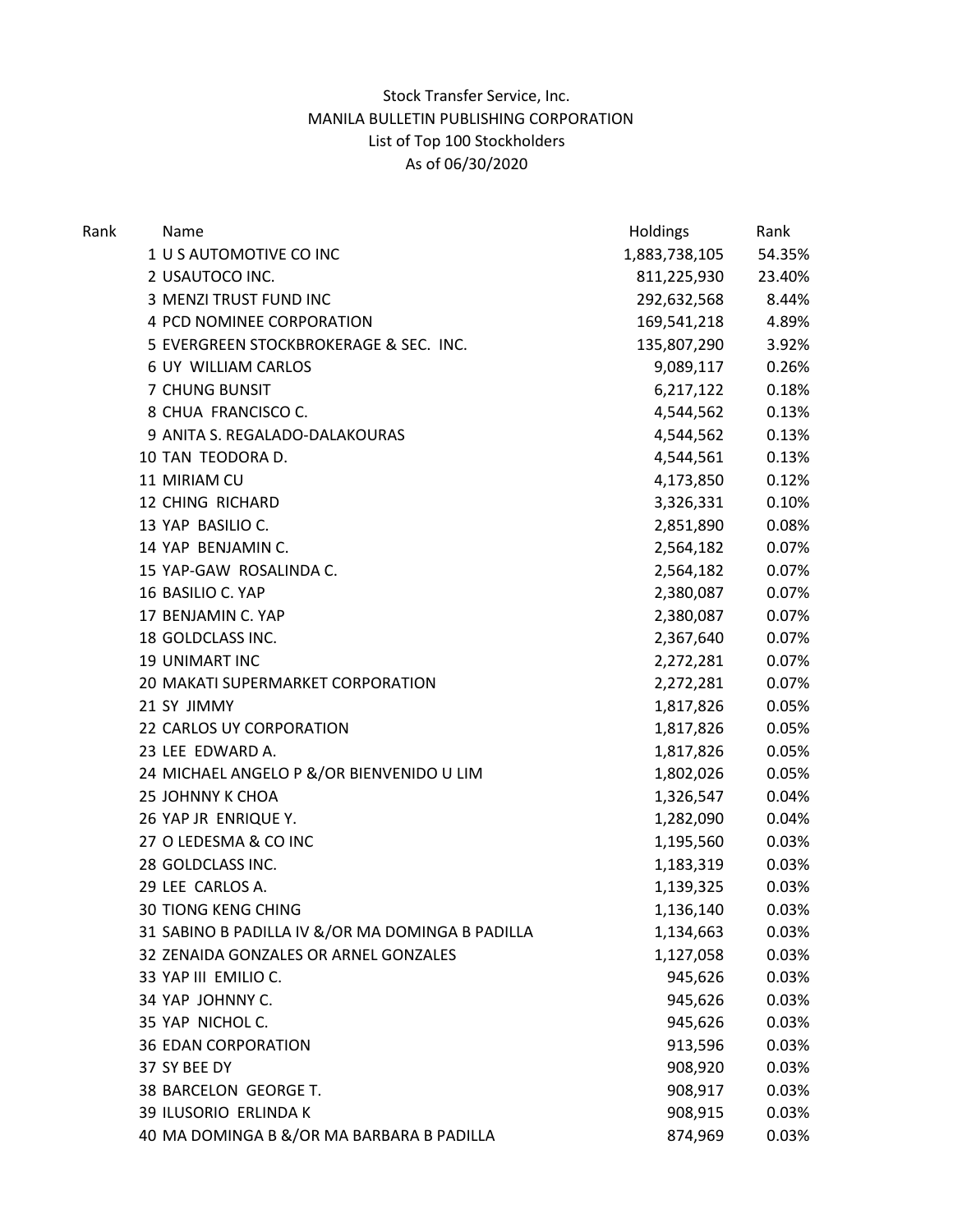| 41 MA BARBARA B &/OR TEODORO B PADILLA                | 874,969 | 0.03% |
|-------------------------------------------------------|---------|-------|
| 42 TEODORO B &/OR MA DOMINGA B PADILLA                | 874,966 | 0.03% |
| 43 MICHAEL VINCENT Y. YAP                             | 867,174 | 0.03% |
| 44 ENRIQUE Y. YAP JR.                                 | 844,016 | 0.02% |
| <b>45 JEANNE SY KING</b>                              | 818,025 | 0.02% |
| <b>46 CHUNG BUN SIT</b>                               | 794,463 | 0.02% |
| 47 JOHNNY C. YAP                                      | 793,363 | 0.02% |
| 48 NICHOL C. YAP                                      | 793,363 | 0.02% |
| 49 EMILIO C. YAP III                                  | 793,362 | 0.02% |
| 50 PAN MALAYAN MANAGEMENT & INVESTMENT CORP           | 735,641 | 0.02% |
| 51 PINKY ROSE &/OR FLORENTINA PEDRO LIM               | 730,067 | 0.02% |
| 52 SABINO B PADILLA IV &/OR MA BARBARA B PADILLA      | 699,976 | 0.02% |
| 53 EDELYN L ONGCHANHOI ITF KAILYN PEARL L ONGCHANHOI  | 662,602 | 0.02% |
| 54 CARLOS CHUNG BUNSIT                                | 640,413 | 0.02% |
| 55 EDELYN L ONGCHANHOI ITF KEVIN WILLIAM L ONGCHANHOI | 602,367 | 0.02% |
| 56 MIRIAM C. CU                                       | 599,319 | 0.02% |
| 57 DR. ANACLETO S. HERMOGENE                          | 568,073 | 0.02% |
| 58 SEE BENITO LAGUNA                                  | 545,351 | 0.02% |
| 59 FIDEL V. GIRON                                     | 540,807 | 0.02% |
| 60 MIRIAM C. CU                                       | 529,675 | 0.02% |
| 61 FERIA CRISTETA A                                   | 522,626 | 0.02% |
| 62 FEDELINA U&/OR ELIODORO J&/OR BETHEL ANN RAVALO&/  | 500,325 | 0.01% |
| 63 MENDOZA ALBERTO &/OR JEANIE C                      | 454,457 | 0.01% |
| 64 WELDING INDUSTRIES OF THE PHIL. INC.               | 454,457 | 0.01% |
| 65 CONSUNJI EDWINA A.                                 | 454,457 | 0.01% |
| 66 ANGEL NGU                                          | 454,457 | 0.01% |
| 67 RONALDO V LAVAPIEZ                                 | 454,457 | 0.01% |
| <b>68 JOHNNY CUA WEN GEE</b>                          | 431,735 | 0.01% |
| 69 NUBLA JR RALPH                                     | 414,069 | 0.01% |
| 70 ANITY TY                                           | 411,355 | 0.01% |
| 71 AGAPITO P. VILLAROMAN                              | 400,000 | 0.01% |
| 72 BALTAO HAZEL P                                     | 383,343 | 0.01% |
| 73 JEANNE S KING                                      | 366,924 | 0.01% |
| 74 ONG JOSEPH D.                                      | 363,572 | 0.01% |
| 75 GO CARLOS S.                                       | 363,572 | 0.01% |
| 76 TIU EMILIO                                         | 363,570 | 0.01% |
| 77 UY REMEDIOS                                        | 363,570 | 0.01% |
| 78 SY VICENTE GUEVARA                                 | 363,570 | 0.01% |
| 79 MARSHALL COHU ITF: MARC ALLAN C. COHU              | 349,879 | 0.01% |
| 80 PENA SR GREGORIO                                   | 343,029 | 0.01% |
| 81 YAP JR EMILIO C                                    | 313,236 | 0.01% |
| 82 GO EUSEBIO S                                       | 290,854 | 0.01% |
| 83 YAP BENJAMIN C.                                    | 287,708 | 0.01% |
| 84 V LEYEZA                                           | 278,198 | 0.01% |
| 85 YAP FLORENTINO C                                   | 272,678 | 0.01% |
| 86 GO CARLITO C                                       | 272,678 | 0.01% |
| 87 JOSEF JOSEFINA N.                                  | 272,678 | 0.01% |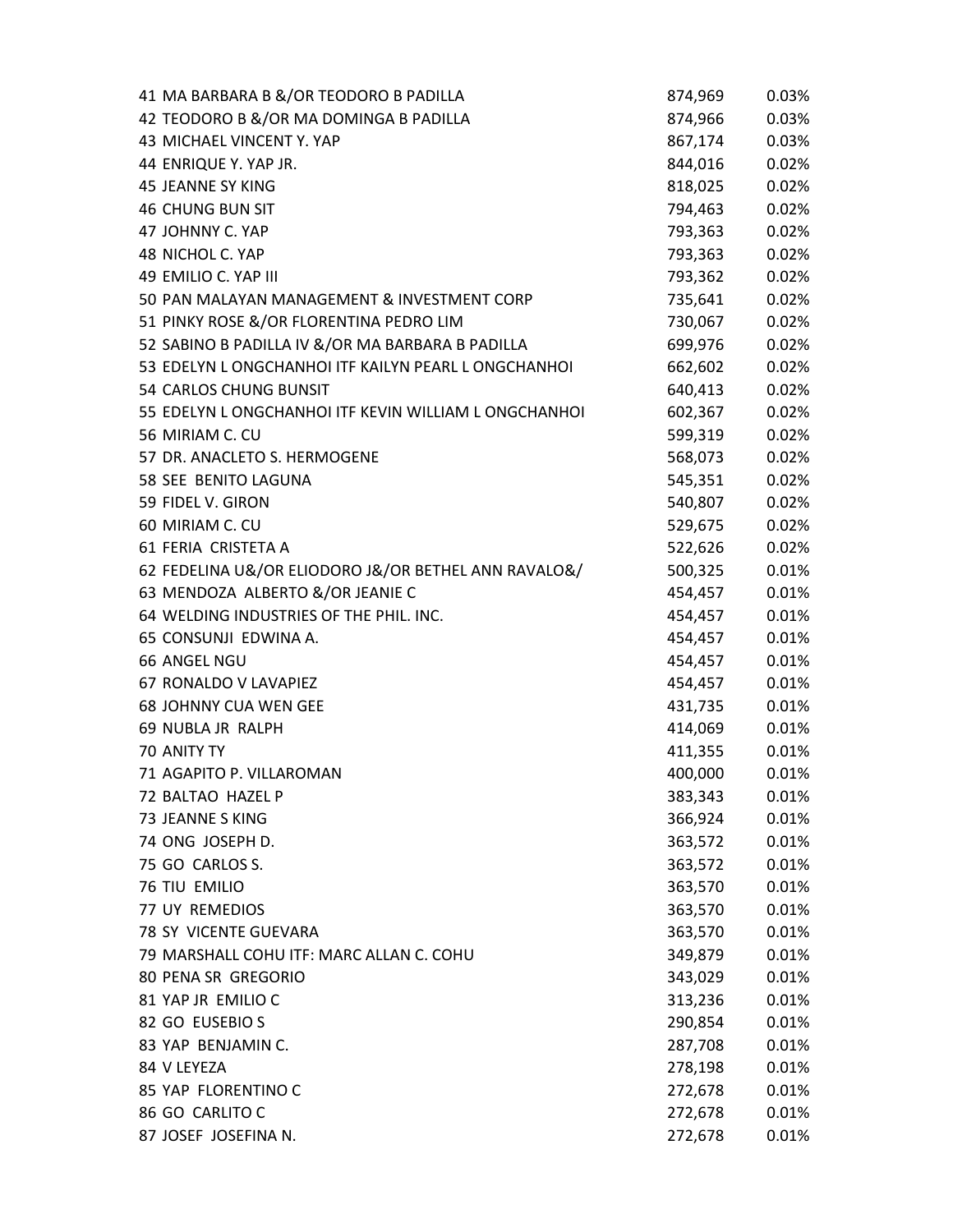| 88 TANQUETO JR PERSHING                   |                              | 272,677       | $0.01\%$ |
|-------------------------------------------|------------------------------|---------------|----------|
| 89 CIPRIANO PURIFICACION M.               |                              | 272,677       | $0.01\%$ |
| 90 JOSE LIM CHU TICK                      |                              | 272,677       | $0.01\%$ |
| 91 GAN TIONG CHUA                         |                              | 272,677       | $0.01\%$ |
| 92 GO WILSON G.                           |                              | 254,503       | $0.01\%$ |
| 93 CHUA HU HUA                            |                              | 254,498       | 0.01%    |
| 94 NAPOLEON S TIONGCO &/OR JOHN L TIONGCO |                              | 251,708       | 0.01%    |
| 95 DANIEL C CU                            |                              | 247,581       | $0.01\%$ |
| 96 ESTATE DEVELOPERS AND INVESTORS CORP   |                              | 242,861       | $0.01\%$ |
| 97 ELIODORO J. RAVALO                     |                              | 240,863       | $0.01\%$ |
| 98 MENDOZA AMORSOLO V                     |                              | 239,383       | $0.01\%$ |
| 99 ANDREA D DOMINGO                       |                              | 234,440       | $0.01\%$ |
| 100 OPPEN ANTONIO C.                      |                              | 230,848       | $0.01\%$ |
|                                           |                              |               |          |
|                                           | Total Top 100 Shareholders : | 3,400,967,086 | 98.12%   |
|                                           |                              |               |          |
|                                           | Total Outstanding Shares:    | 3,466,139,072 |          |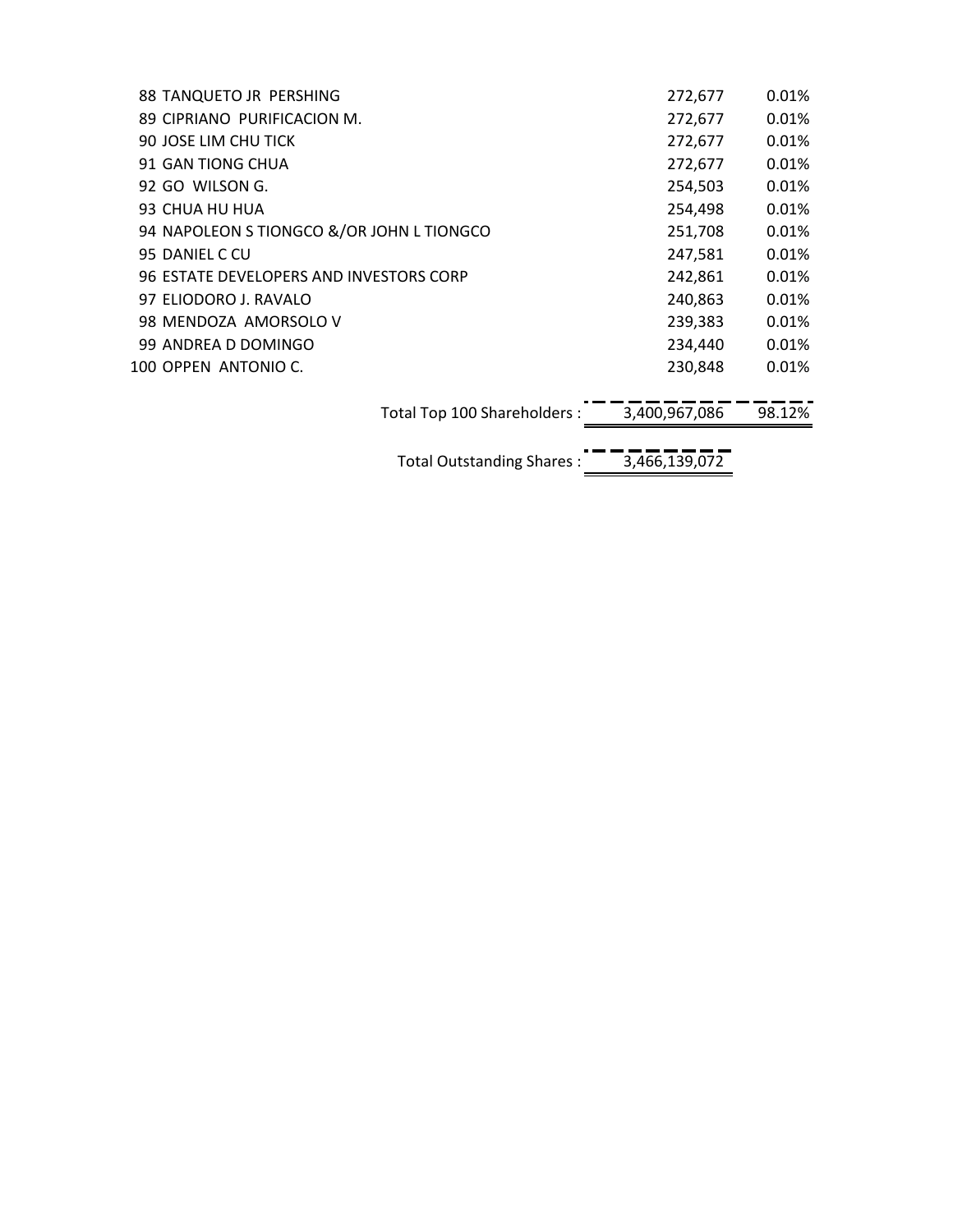## **OUTSTANDING BALANCES FOR A SPECIFIC COMPANY**

## Company Code - MB0000000000

Business Date: June 30, 2020

| <b>BPNAME</b>                                     | <b>HOLDINGS</b> |
|---------------------------------------------------|-----------------|
| UPCC SECURITIES CORP.                             | 4,824,271       |
| A & A SECURITIES, INC.                            | 1,419,120       |
| <b>ABACUS SECURITIES CORPORATION</b>              | 11,434,584      |
| PHILSTOCKS FINANCIAL INC                          | 2,039,574       |
| A. T. DE CASTRO SECURITIES CORP.                  | 209,466         |
| ALPHA SECURITIES CORP.                            | 91,853          |
| <b>BA SECURITIES, INC.</b>                        | 208,809         |
| AP SECURITIES INCORPORATED                        | 2,985,889       |
| ANSALDO, GODINEZ & CO., INC.                      | 6,363,348       |
| AB CAPITAL SECURITIES, INC.                       | 2,388,710       |
| SB EQUITIES, INC.                                 | 2,803,835       |
| ASIA PACIFIC CAPITAL EQUITIES & SECURITIES CORP.  | 171,435         |
| <b>ASIASEC EQUITIES, INC.</b>                     | 705,446         |
| ASTRA SECURITIES CORPORATION                      | 90,885          |
| CHINA BANK SECURITIES CORPORATION                 | 82,098          |
| BELSON SECURITIES, INC.                           | 292,699         |
| BENJAMIN CO CA & CO., INC.                        | 68,260          |
| JAKA SECURITIES CORP.                             | 141,681         |
| <b>BPI SECURITIES CORPORATION</b>                 | 10,140,924      |
| CAMPOS, LANUZA & COMPANY, INC.                    | 36,498          |
| SINCERE SECURITIES CORPORATION                    | 316,439         |
| <b>BDO NOMURA SECURITIES INC</b>                  | 2,237,160       |
| CTS GLOBAL EQUITY GROUP, INC.                     | 49,973          |
| TRITON SECURITIES CORP.                           | 1,124,733       |
| <b>IGC SECURITIES INC.</b>                        | 32,983          |
| <b>CUALOPING SECURITIES CORPORATION</b>           | 3,755           |
| DBP-DAIWA CAPITAL MARKETS PHILPPINES, INC.        | 7,837           |
| DAVID GO SECURITIES CORP.                         | 1,342,673       |
| DIVERSIFIED SECURITIES, INC.                      | 3,633,970       |
| E. CHUA CHIACO SECURITIES, INC.                   | 750,237         |
| EQUITABLE SECURIITES (PHILS.) INC.                | 12,255          |
| EAST WEST CAPITAL CORPORATION                     | 575             |
| <b>EASTERN SECURITIES DEVELOPMENT CORPORATION</b> | 3,027,698       |
| EQUITIWORLD SECURITIES, INC.                      | 123,857         |
| EVERGREEN STOCK BROKERAGE & SEC., INC.            | 4,806,279       |
| FIRST ORIENT SECURITIES, INC.                     | 1,497           |
| FIRST INTEGRATED CAPITAL SECURITIES, INC.         | 6,362           |
| FORTUNE SECURITIES, INC.                          | 14              |
| F. YAP SECURITIES, INC.                           | 373,604         |
| <b>GLOBALINKS SECURITIES &amp; STOCKS, INC.</b>   | 251,789         |
| <b>JSG SECURITIES, INC.</b>                       | 38,175          |
| GOLDSTAR SECURITIES, INC.                         | 227,197         |
| GUILD SECURITIES, INC.                            | 286,628         |
| HDI SECURITIES, INC.                              | 3,308,945       |
| H. E. BENNETT SECURITIES, INC.                    | 319,953         |
| HK SECURITIES, INC.                               | 4,982           |
| I. ACKERMAN & CO., INC.                           | 58,158          |
| I. B. GIMENEZ SECURITIES, INC.                    | 8,949           |
| <b>INVESTORS SECURITIES, INC,</b>                 | 555,601         |
| IMPERIAL, DE GUZMAN, ABALOS & CO., INC.           | 159,009         |
| INTRA-INVEST SECURITIES, INC.                     | 295,595         |
| ASIAN CAPITAL EQUITIES, INC.                      | 23              |
|                                                   |                 |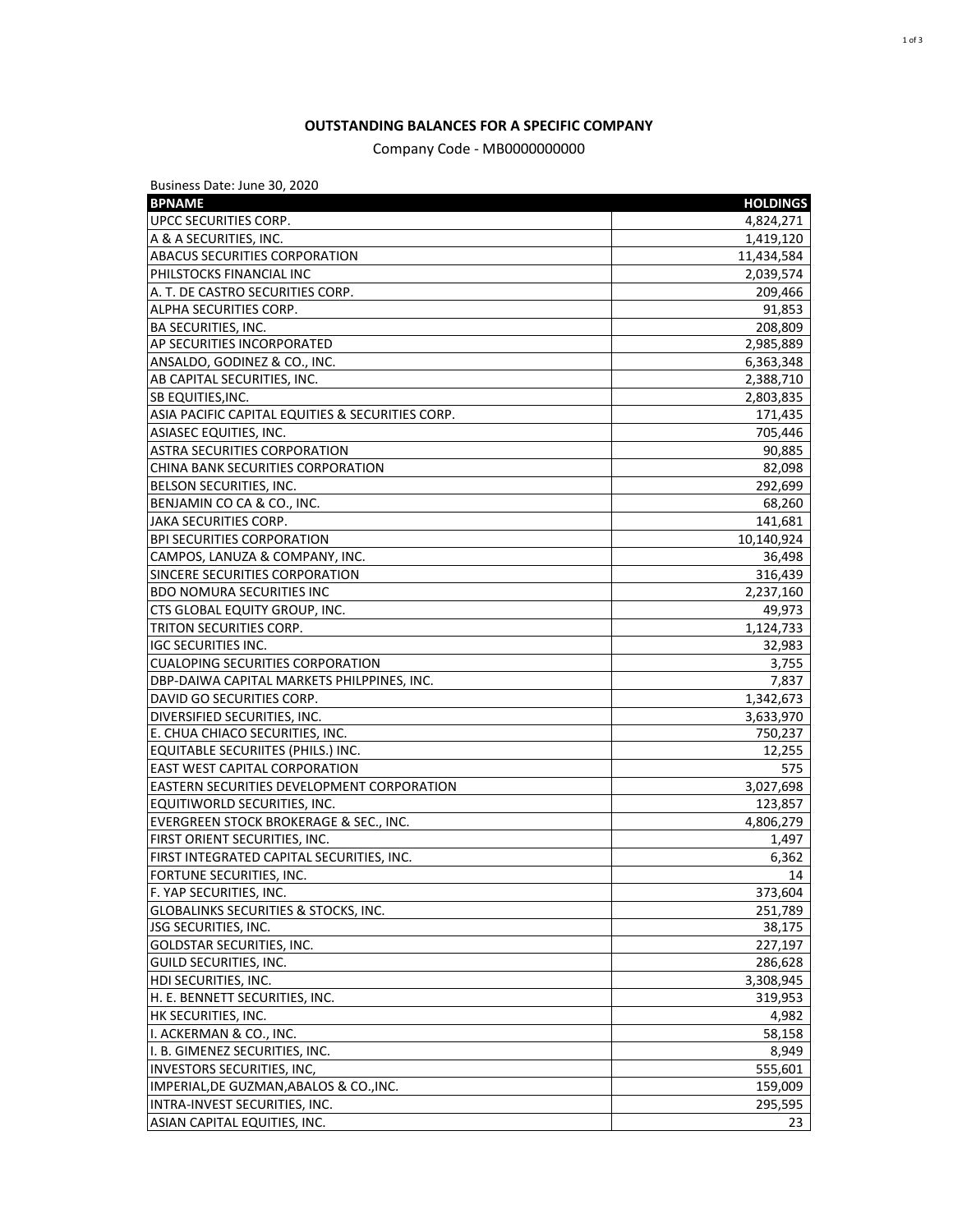| <b>BPNAME</b>                                           | <b>HOLDINGS</b> |
|---------------------------------------------------------|-----------------|
| J.M. BARCELON & CO., INC.                               | 69,273          |
| <b>STRATEGIC EQUITIES CORP.</b>                         | 148,422         |
| LARRGO SECURITIES CO., INC.                             | 21,037          |
| LOPEZ, LOCSIN, LEDESMA & CO., INC.                      | 678             |
| LUCKY SECURITIES, INC.                                  | 1,905           |
| LUYS SECURITIES COMPANY, INC.                           | 3,485,975       |
| <b>MANDARIN SECURITIES CORPORATION</b>                  | 9,010,212       |
| COL Financial Group, Inc.                               | 20,865,304      |
| DA MARKET SECURITIES, INC.                              | 148,299         |
| MERCANTILE SECURITIES CORP.                             | 810,215         |
| MERIDIAN SECURITIES, INC.                               | 265,132         |
| MDR SECURITIES, INC.                                    | 104,640         |
| DEUTSCHE REGIS PARTNERS, INC.                           | 44,766          |
| MOUNT PEAK SECURITIES, INC.                             | 142,983         |
| NEW WORLD SECURITIES CO., INC.                          | 1,737,731       |
| OPTIMUM SECURITIES CORPORATION                          | 211,813         |
| RCBC SECURITIES, INC.                                   | 796,273         |
| PAN ASIA SECURITIES CORP.                               | 1,307,488       |
| PAPA SECURITIES CORPORATION                             | 624,041         |
| MAYBANK ATR KIM ENG SECURITIES, INC.                    | 2,603,406       |
| PLATINUM SECURITIES, INC.                               | 27,305          |
| PNB SECURITIES, INC.                                    | 805,168         |
| PREMIUM SECURITIES, INC.                                | 521,260         |
| SALISBURY BKT SECURITIES CORPORATION                    | 12,108          |
|                                                         | 4,305,773       |
| <b>QUALITY INVESTMENTS &amp; SECURITIES CORPORATION</b> |                 |
| R & L INVESTMENTS, INC.                                 | 534,965         |
| R. COYIUTO SECURITIES, INC.                             | 613,407         |
| REGINA CAPITAL DEVELOPMENT CORPORATION                  | 833,115         |
| R. NUBLA SECURITIES, INC.                               | 1,343,482       |
| AAA SOUTHEAST EQUITIES, INCORPORATED                    | 46,007          |
| R. S. LIM & CO., INC.                                   | 946,914         |
| RTG & COMPANY, INC.                                     | 104,477         |
| S.J. ROXAS & CO., INC.                                  | 68,966          |
| <b>FIDELITY SECURITIES, INC.</b>                        | 19,297          |
| SUMMIT SECURITIES, INC.                                 | 2,491,980       |
| STANDARD SECURITIES CORPORATION                         | 164,469         |
| SUPREME STOCKBROKERS, INC                               | 5,591           |
| TANSENGCO & CO., INC.                                   | 395,106         |
| TOWER SECURITIES, INC.                                  | 855,479         |
| TRANS-ASIA SECURITIES, INC.                             | 20,758          |
| TRI-STATE SECURITIES, INC.                              | 4,605,216       |
| UCPB SECURITIES, INC.                                   | 50,600          |
| E.SECURITIES, INC.                                      | 82,083          |
| VENTURE SECURITIES, INC.                                | 660,266         |
| FIRST METRO SECURITIES BROKERAGE CORP.                  | 4,109,221       |
| <b>WEALTH SECURITIES, INC.</b>                          | 1,188,184       |
| WESTLINK GLOBAL EQUITIES, INC.                          | 3,929,258       |
| BERNAD SECURITIES, INC.                                 | 328,695         |
| WONG SECURITIES CORPORATION                             |                 |
| YAO & ZIALCITA, INC.                                    | 178,804         |
| PHIL-PROGRESS SECURITIES CORPORATION                    | 1,091,375       |
| YU & COMPANY, INC.                                      | 902,972         |
| <b>BDO SECURITIES CORPORATION</b>                       | 1,292,179       |
| <b>EAGLE EQUITIES, INC.</b>                             | 11,148          |
| <b>GOLDEN TOWER SECURITIES &amp; HOLDINGS, INC.</b>     | 105,544         |
| SOLAR SECURITIES, INC.                                  | 21,615,211      |
| G.D. TAN & COMPANY, INC.                                | 771,157         |
| DW CAPITAL INC.                                         | 4,774           |
| PHILIPPINE EQUITY PARTNERS, INC.                        | 274,640         |